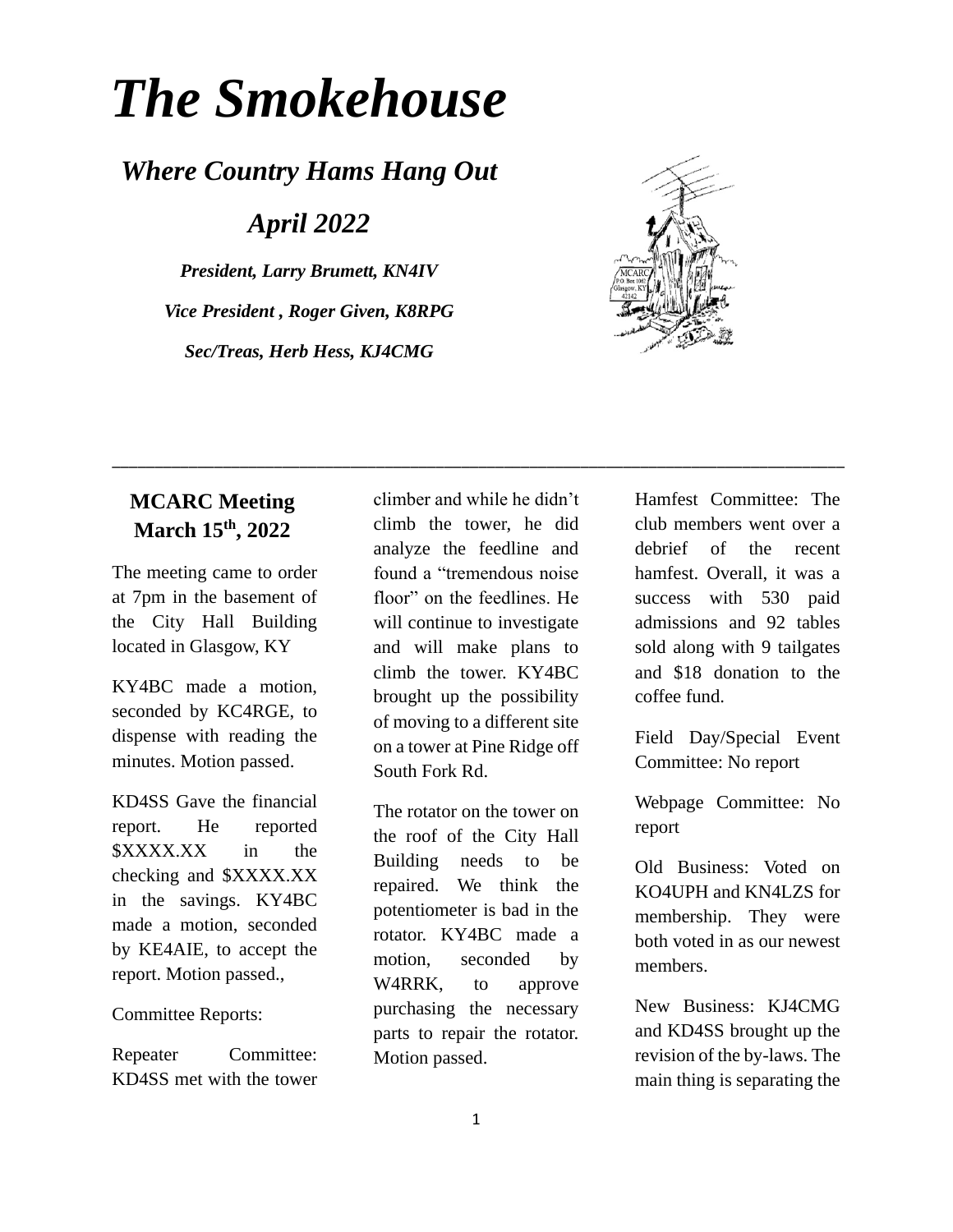offices of Secretary and Treasurer. Discussion ensued about consolidating and deleting some of the different levels of membership, dues, quorums, etc.

K4UOJ brought up hosting the KYQSO party in the clubroom. K4UOJ made a motion, seconded by KC4RGE to have the QSO party at American Legion Park with the clubroom as a secondary site in case of inclement weather.

KN4IV brought up having a free outdoor hamfest in September at the Cave City Convention Center Pavilion and Parking Lot. He was quoted \$1200.00 for a rental fee. He will reach out the director for clarification.

No further business to come before the members, KC4RGE made a motion, seconded by KO4MKK to adjourn. Motion passed and the meeting was adjourned at 8:15pm. There were 22 members present at the meeting.

# **Volunteer Monitor Program Cautions against Operating Beyond License Privileges**

Many of the Advisory Notices sent out each month by the ARRL [Volunteer Monitor Program](https://www.arrl.org/volunteer-monitor-program) go to stations heard operating outside the operator's license privileges.

Typical cases often involve operators holding Technician- or Generalclass amateur licenses being heard on a frequency or band not permitted by their license privileges. Most recent incidents have frequently entailed FT8 digital mode operation by Technician licensees on 20 and 40 meters. Technician licensees do not have any operating privileges on 20 meters, let alone digital privileges, and FT8 is a digital protocol.

Technicians (and Novices) may operate CW between 21.025 and 21.200 MHz on 15 meters, from 7.025 and 7.125 MHz on 40 meters, and from 3.525 to 3.600 MHz on 80 meters, but they do not have *any* digital (data) mode privileges on these bands.

ARRL Volunteer Monitor Program Administrator Riley Hollingsworth, K4ZDH, said licensees who need a refresher course regarding their operating privileges may refer to Section 97.301 of the rules. ARRL also has a convenient chart on its [website](http://www.arrl.org/graphical-frequency-allocations) that details privileges available to all license classes, from Novice to Amateur Extra.

As monthly Volunteer Monitor reports indicate, some General-class operators have lost their way on some bands too, and Advisory Notices have gone out to those operating outside of the General-class phone subbands. For example, on 20 meters, Generals may operate phone from 14.225 to 14.350 MHz, but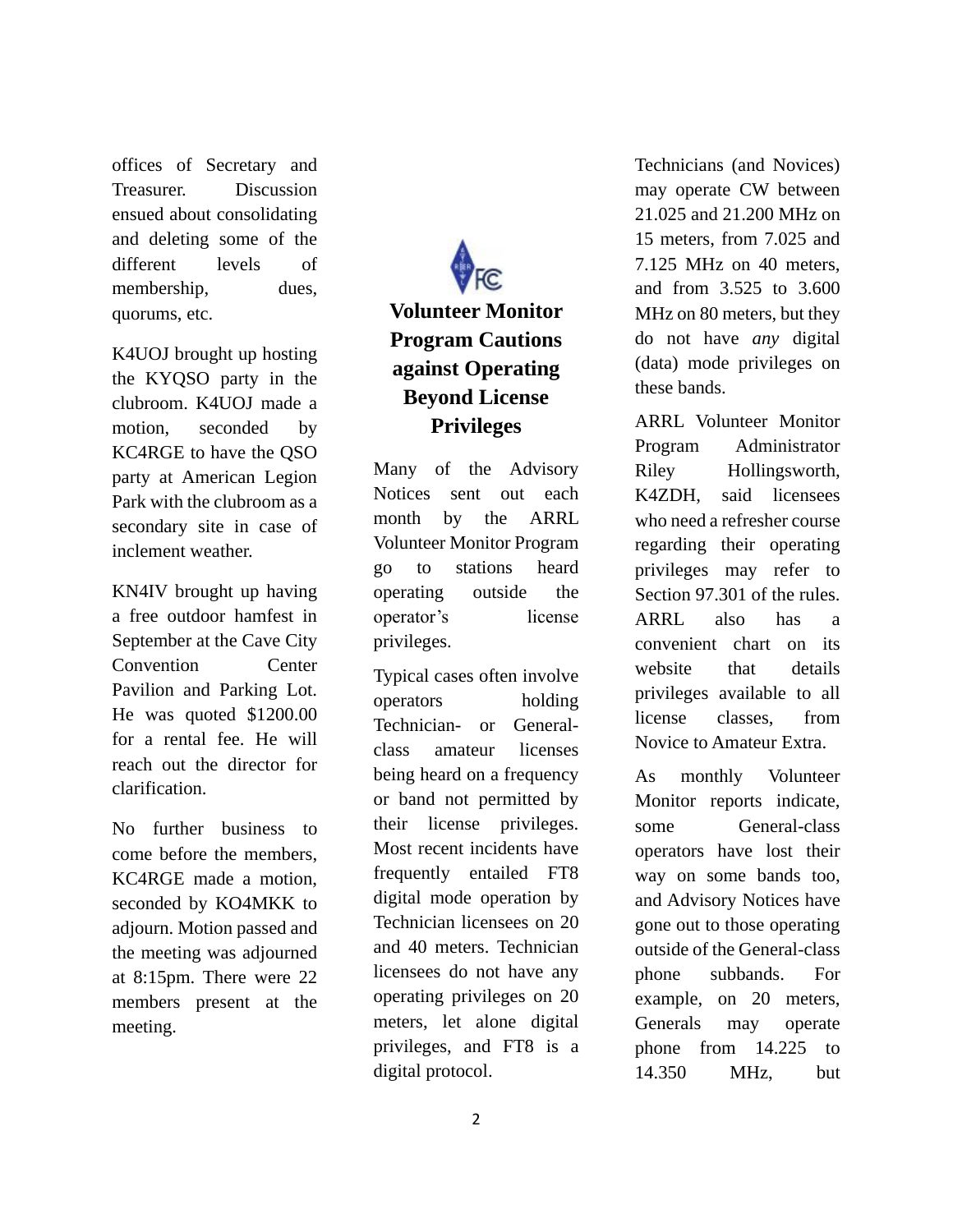occasionally, General-class operators are heard outside of that subband. On 40 meters, the phone and image subband open to General licensees is 7.175 to 7.300 MHz. Of course, Technician- and Generalclass licensees may operate CW on any subband on which they have operating privileges, although operation within the CW subbands is preferred by band plan.

On 10 meters, Technicians have RTTY and data privileges — including FT8 — from 28.000 to 28.300 MHz, and SSB phone privileges from 28.300 to 28.500 MHz, and may operate on CW over the entire 28.0000 – 28.500 MHz segment. Technicians may enjoy all operating privileges at 50 MHz and above.

The ARRL Volunteer Monitor program is a formal agreement between the FCC and ARRL. Volunteers trained and vetted by ARRL monitor the airwaves and report evidence that may be used to correct errant operation

or to recognize exemplary on-air operation.

**New FCC Application Fee Will Not Apply to Amateur Radio License Upgrades**

The Federal Communications Commission (FCC) staff has clarified in response to an ARRL request that the new \$35 application fee will not apply to most license modifications, including those to upgrade anamateur radio licensee's operator class and changes to club station trustees. The FCC staff explained that the new fees will apply only to applications for a new license, renewal, rule waiver, or a new vanity call sign. As previously announced, the new fees take effect on April 19, 2022.

"We are pleased that the FCC will not charge licensees the FCC application fee for license upgrade applications," said ARRL Volunteer Examiner Coordinator (VEC) Manager Maria Somma, AB1FM. "While applicants for a new license will need to pay the \$35 FCC application fee, there will be no FCC charge for future upgrades and administrative updates, such as a change of mailing or email address. Most current licensees, therefore, will not be charged the new FCC application fee until they renew their license or apply for a new vanity call sign."

ARRL previously reported that the new \$35 application fee for amateur radio licenses will become effective on April 19, 2022. Further information and instructions about the FCC Application Fee are available from the ARRL VEC at [www.arrl.org/fcc](http://www.arrl.org/fcc-application-fee)[application-fee.](http://www.arrl.org/fcc-application-fee)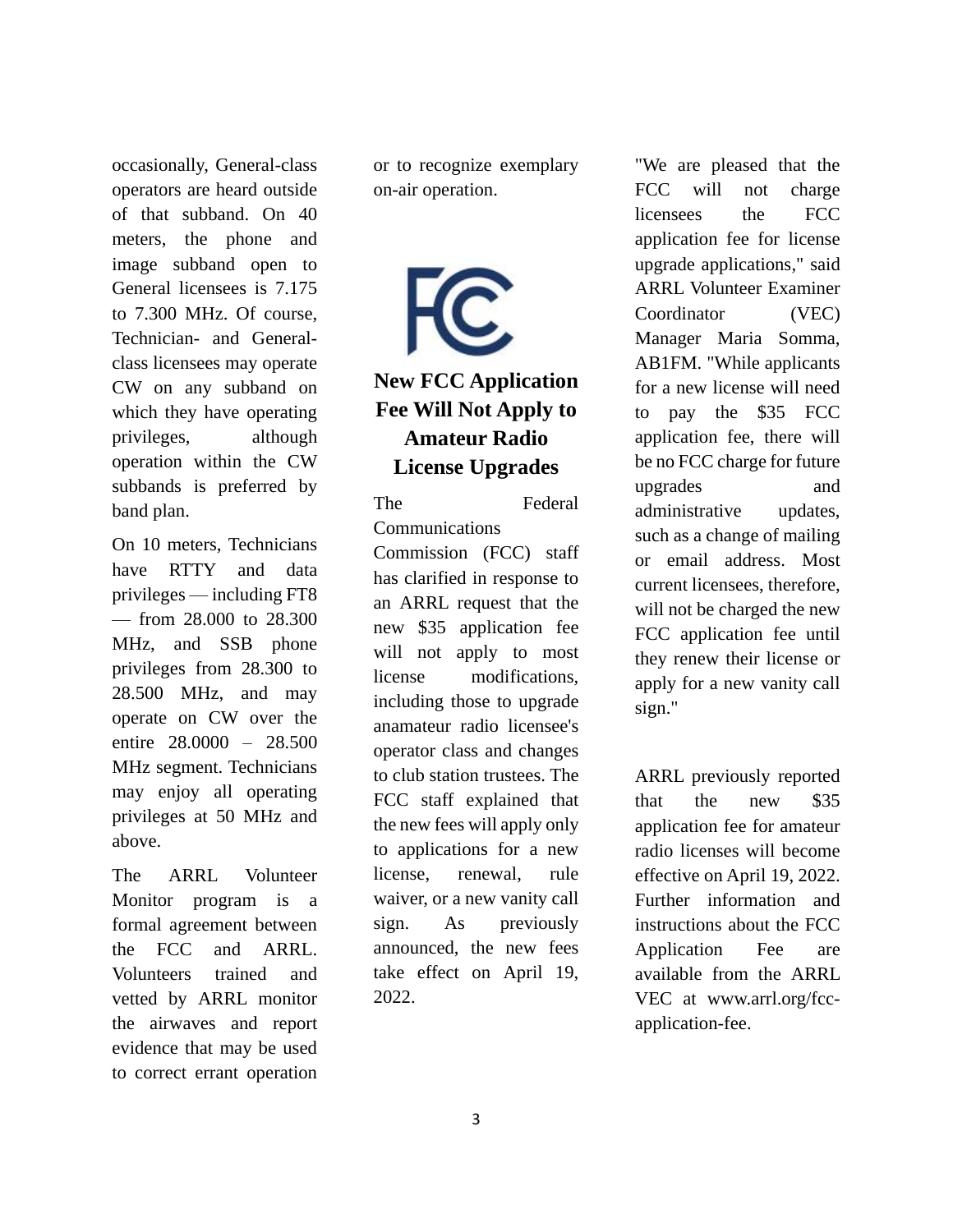

#### **Register to Log in to ARRL.ORG**

Follow these steps to sign in and access ARRL features and services: Go to **[arrl.org](http://www.arrl.org/)** and click "Login" which will redirect you to "Register" (please note, even if you have an ARRL account you will need to register).

To register, enter the main e-mail address we have on file and click "Next." You will be prompted to create a user name and new password. Your password must contain at least eight characters, a number, an uppercase letter, a lowercase letter, and a nonalphanumeric character.

If you receive an e-mail verification one-time password request instead, you will receive an e-mail

from Personify Identity Provider. Enter the onetime password, which will default your user name to the e-mail you used and prompt you to enter a new password twice. Click "Next."

This will log you in to **[arrl.org](http://www.arrl.org/)**, which now allows you to renew, donate, and shop all in one transaction.

If you need help, we're here for you. Call us Monday – Thursday from  $8 \text{ am} - 7 \text{ pm}$ (ET) and on Friday from 8  $am - 5$  pm (ET) or e-mail us at **[membership@arrl.org](mailto:membership@arrl.org)**.



### **World Amateur Radio Day is April 18**

World Amateur Radio Day (WARD) is April 18 and is celebrated worldwide by radio amateurs and their national associations, which are organized as member-societies of the International Amateur Radio Union (IARU).

It was on this day in 1925 that the IARU was formed in Paris. American Radio Relay League (today, ARRL The National Association for Amateur Radio) co-founder Hiram Percy Maxim was its first president.

"On World Amateur Radio Day, all radio amateurs are invited to take to the airwaves to enjoy our global friendship with other amateurs, and to promote our skills and capabilities to the public," said Bob Inderbitzen, NQ1R, ARRL Director of Public Relations and Innovation. "Use the backdrop of World Amateur Radio Day to describe and demonstrate ham radio to family, friends, and co-workers." While WARD falls on a Monday this year, Inderbitzen encourages amateurs and radio clubs to extend the celebration to include the weekend, or even all week. "Some radio clubs will even seek a proclamation from their town or state government, designating the period to recognize the contributions of radio amateurs to our communities, and the overall importance of our